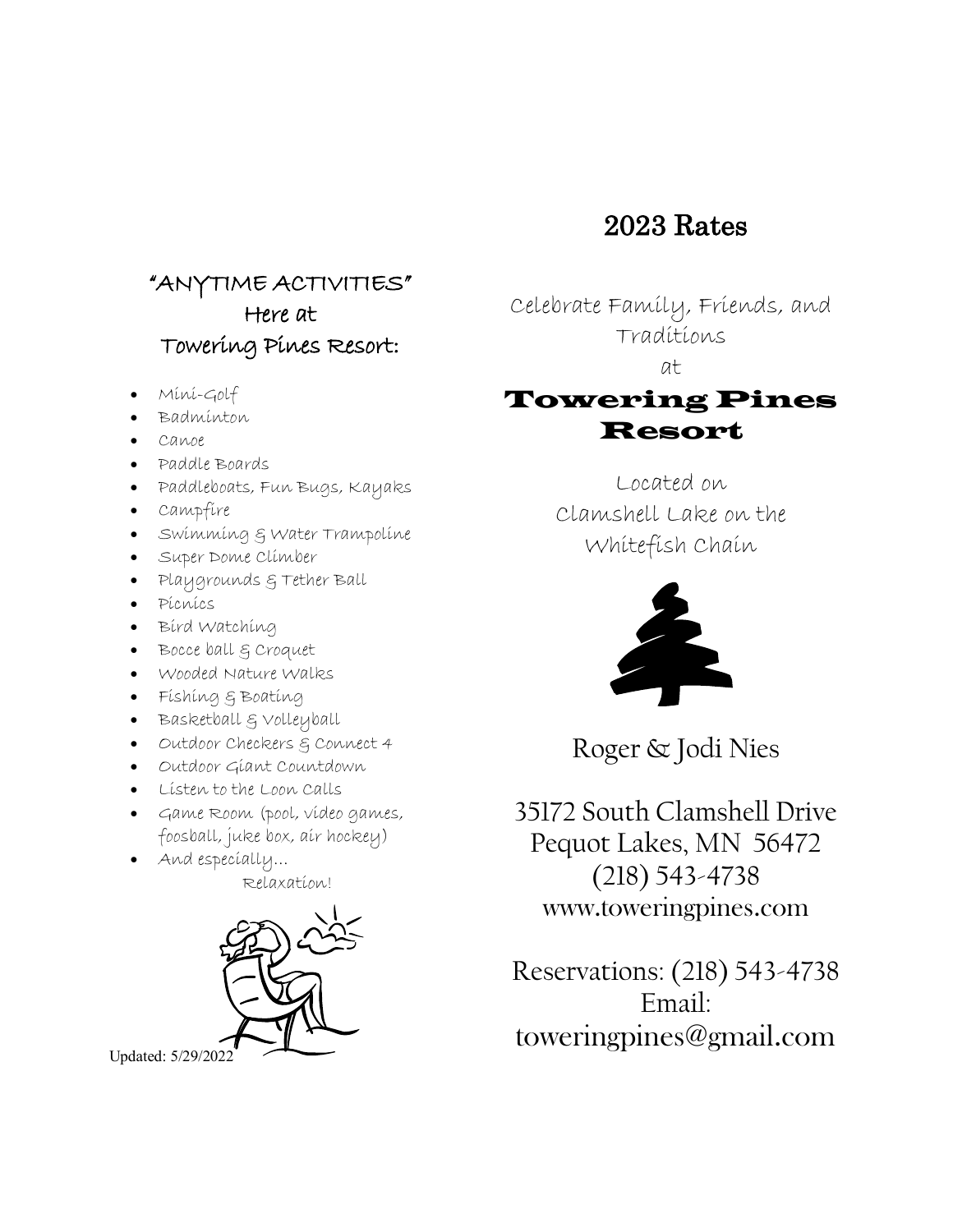|                                                          |                                    |                                                                                         | Lodging & Equipment Rates Subject to Change until Reservation Confirmation |                                         |                                                            |                                     |
|----------------------------------------------------------|------------------------------------|-----------------------------------------------------------------------------------------|----------------------------------------------------------------------------|-----------------------------------------|------------------------------------------------------------|-------------------------------------|
|                                                          |                                    |                                                                                         |                                                                            |                                         | Towering Pines Resort $~\sim$ www.toweringpines.com $\sim$ |                                     |
| 2023<br><b>Base Rates</b>                                |                                    | $\overline{2}$<br><b>Bedrooms</b><br>1-4 People                                         | 3<br><b>Bedrooms</b><br>1-6 People                                         | 3<br><b>Bedrooms</b><br>1-6 Peo-<br>ple | 4<br><b>Bedrooms</b><br>1-8 People                         | 5<br><b>Bedrooms</b><br>1-10 People |
| <b>COTTAGE</b><br><b>NUMBERS</b>                         |                                    | 2, 5, 6, 8                                                                              | 3, 7, 9                                                                    | 1, 4                                    | 14, 15, 16                                                 | 17, 18, 19                          |
| <b>MAY 18-26</b>                                         | <b>3 NIGHTS</b><br><b>5 NIGHTS</b> | \$570<br>\$875                                                                          | \$645<br>\$985                                                             | \$750<br>\$1150                         | \$900<br>\$1320                                            | \$1390                              |
| <b>MEMORIAL DAY WKND</b><br><b>3-NIGHT RATE</b>          |                                    | \$775                                                                                   | \$875                                                                      | \$925                                   | \$1170                                                     | \$1320                              |
| <b>MAY 29-JUNE 3</b>                                     | (NIGHT)<br><b>5 NIGHTS</b>         | (\$185)<br>\$900                                                                        | (\$215)<br>\$1035                                                          | (\$250)<br>\$1125                       | $(\$300)$<br>\$1475                                        | (\$330)<br>\$1600                   |
| <b>JUNE 3-10</b>                                         | <b>5 NIGHTS</b><br><b>7 NIGHTS</b> | \$975<br>\$1225                                                                         | \$1200<br>\$1525                                                           | \$1275<br>\$1675                        | \$1850<br>\$2250                                           | \$1950<br>\$2385                    |
| <b>JUNE 10-24</b>                                        | <b>7 NIGHTS</b>                    | \$1600                                                                                  | \$1825                                                                     | \$2050                                  | \$2650                                                     | \$3100                              |
| JUNE 24-JULY 1                                           | <b>7 NIGHTS</b>                    | \$1825                                                                                  | \$2175                                                                     | \$2500                                  | \$3125                                                     | \$3475                              |
| <b>JULY 1- AUGUST 12</b><br><b>7 NIGHTS</b>              |                                    | \$2000                                                                                  | \$2400                                                                     | \$2825                                  | \$3575                                                     | \$3875                              |
| <b>AUG 12-19</b>                                         | <b>7 NIGHTS</b>                    | \$1775                                                                                  | \$1975                                                                     | \$2250                                  | \$3000                                                     | \$3400                              |
|                                                          | <b>AUG 19-29</b>                   | Partial Week And Full week rates may be available<br>Email Jodi toweringpines@gmail.com |                                                                            |                                         |                                                            |                                     |
| <b>ADD EXTRA NIGHTS WITH</b><br><b>LABOR DAY WEEKEND</b> |                                    | \$200                                                                                   | \$250                                                                      | \$300                                   | \$350                                                      | \$400                               |
| <b>LABOR DAY WKND</b><br><b>3-NIGHT RATE</b>             |                                    | \$900                                                                                   | \$1025                                                                     | \$1125                                  | \$1375                                                     | \$1500                              |
| <b>SEPT 4-18</b>                                         | (4 NIGHTS)<br>5-7 NIGHTS           | $(\$800)$<br>\$985                                                                      | (\$845)<br>\$1075                                                          | (\$925)<br>\$1165                       | (\$1225)<br>\$1400                                         | \$1525                              |

**Equipment Rentals** 

- 14' Fishing Boat / Non-motorized \$100/per stay
- Extra dock slip– \$10/day or \$50/week (as available)

+ Local & MN Sales Tax

<sup>1</sup>/<sub>1</sub> No Charge For:

- **(one hour courtesy check-out)**
- Paddleboats, Canoe
- Paddle boards, Kayaks & Fun Bugs
- Unique Outdoor Games
- Volleyball, Basketball, Bocce Ball
- Croquet, Badminton, etc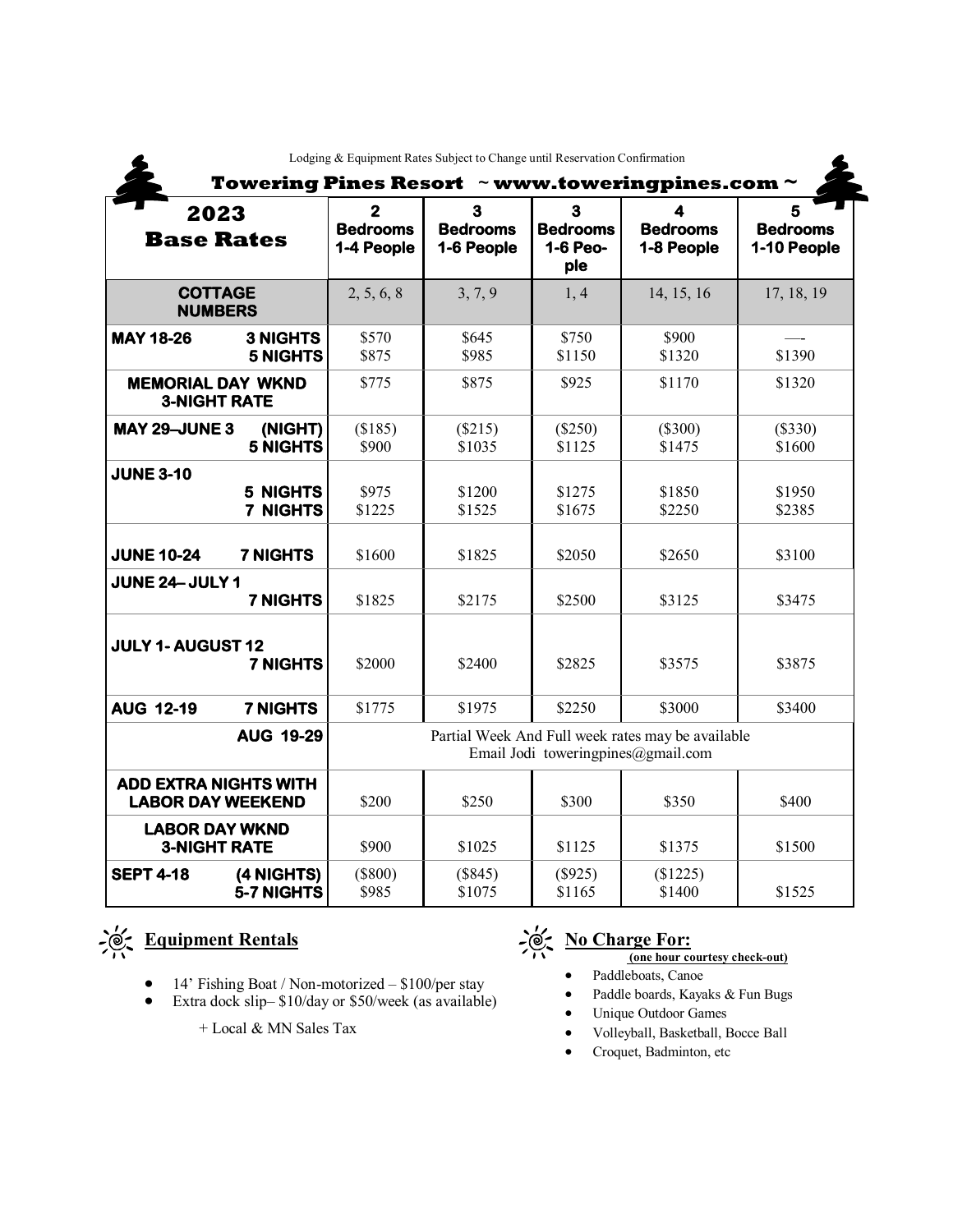## **GENERAL INFORMATION**

- Additional person above the base rate can be accommodated at \$190 per week or \$30/night. Extra person 5 years old or younger can be accommodated at \$90/week or \$15/night. We reserve the right to limit the number of extra persons depending on cabin size.
- A \$15-\$30 daily charge may be required of day visitors. Day visitors must be registered prior to arrival & cannot exceed cabin maximum when combined with cabin occupants. Typically 2 visitors or less will be allowed.
- $\triangleleft$  Rates subject to 7.375% Sales Tax & 1% local tax as required by law. No additional resort or lake surcharges.
- All units are completely modern with full kitchens and gas heat. Cabins 14, 15, 16, 17, 18 & 19 each have two bathrooms; all others have one bathroom.
- ◆ Central Air Conditioning in Cabins 15, 16, 17, 18 & 19; Portable air conditioners cannot be brought in or used in our cabins. 10-12" fan supplied in each bedroom
- Lodging rate includes One dock slip for your own boat / rental & use of our boat ramp when reserving in advance
- Charcoal grill and picnic table supplied at each cabin.
- Bed linens are furnished. Towels are not furnished.
- $\blacklozenge$  Gas Fireplace in Cabins 7, 16, 17, 18, & 19
- Dishwasher in Cabins 1, 4, 7, 9, 14, 15, 16, 17, 18, & 19
- Bathtub (+shower) in Cabins 7, 14, 15, 16, 17, 18, & 19
- Wooded Forest areas, Shade Trees and Landscaping throughout 18 acre grounds; 540' level lake front.
- Weekly reservations June, July, & August are Saturday to Saturday or Sunday to Sunday depending on the cabin. Mini-weeks may be available (email for details) You are responsible for the full term of your reservation.

## **STRUCTURED/PLANNED ACTIVITIES (MID-JUNE TO MID-AUGUST)**

Examples of what may be scheduled during your stay: Mini-Golf Tournament, Painting by the Beach, Basketball Shootout, Pre-School Bubble Party, Bingo-in-the-Pines, Kayak Races, Outdoor Game Extravaganza, Beading & More!

## **MINIATURE GOLF**

Hours of Fun for children and adults on our own miniature golf course!

**UNLIMITED FAMILY GOLF:** Allows anyone in your cabin to play as often as they wish. **Cost: \$20 per week**

or

**Per Person / Guest Rate/Per 9-holes: \$1.00**

## **DEPOSIT REQUIRED FOR WEEKLY CABIN RENTALS:**

| <b>Summer</b>     | <b>Spring or Fall</b> |
|-------------------|-----------------------|
| 2 Bdrms = $$500$  | 2 Bdrms = $$300$      |
| $3$ Bdrms = \$600 | $3$ Bdrms = \$350     |
| $4$ Bdrms = \$800 | $4$ Bdrms = \$400     |
| $5$ Bdrms = \$900 | 5 Bdrms = $$450$      |

Daily rentals may require less deposit. Deposit applies to last day of reservation. We reserve the right to collect the balance of your cabin rental up to 90 days prior to your arrival when reserving multiple cabins.

#### **CANCELLATION POLICY:**

Your deposit in non-refundable. You are responsible for the remaining balance of your reservation if you should need to cancel less than 90 days prior to your reservation arrival date.

#### **Arrival: After 4 pm Departure: Prior to 9:00 am**

(Spring & Fall guests may have the option of varied times; please inquire when making your reservation)

## **What to Bring:**

- Towels (Beach, Bath, Kitchen)
- Soap (Hand, Bath, Dish, Dishwasher)
- Charcoal if you plan to grill
- We supply toilet paper—bring all other paper products you plan to use

#### **MEMORIAL DAY & LABOR DAY PACKAGES**

 The 3-night minimum can start Thursday, Friday, or Saturday.

## **GOLF**

 10% Discount Coupon at Whitefish Golf Club www.whitefishgolf.com 20% discount at Golden Eagle Golf Club Www.golfgoldeneagle.com

## **Special Rates**

Tiered Rates throughout the season. See our website for any last-minute hot deals or current specials